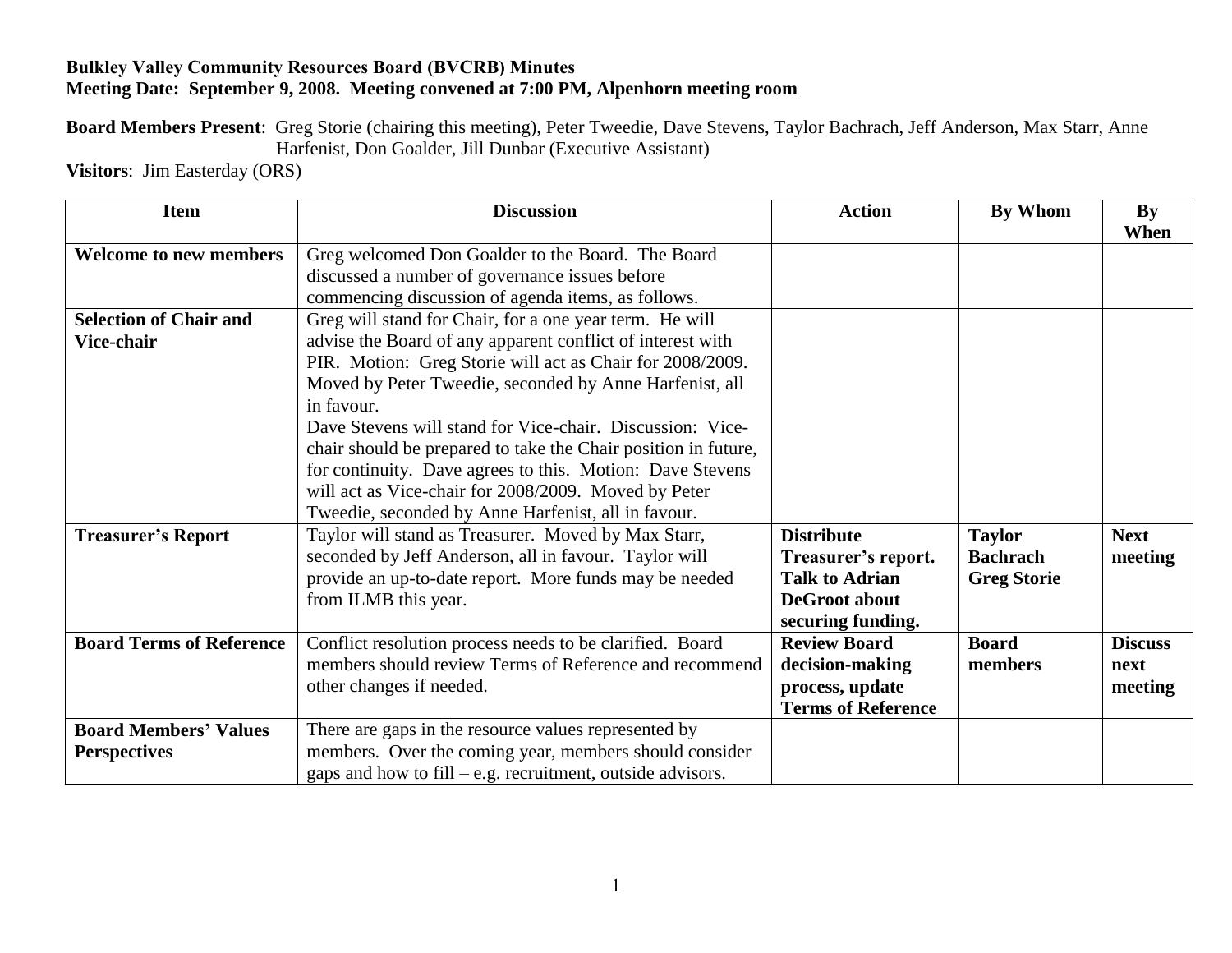| <b>Item</b>                                      | <b>Discussion</b>                                                                                                                                                                                                                                                                                                                                                                                                                                                                                                             | <b>Action</b>                                                                                                              | <b>By Whom</b>                 | By<br>When              |
|--------------------------------------------------|-------------------------------------------------------------------------------------------------------------------------------------------------------------------------------------------------------------------------------------------------------------------------------------------------------------------------------------------------------------------------------------------------------------------------------------------------------------------------------------------------------------------------------|----------------------------------------------------------------------------------------------------------------------------|--------------------------------|-------------------------|
| <b>Subcommittee work</b>                         | Members discussed doing the work of the Board more<br>efficiently and sharing the tasks. It was decided that the<br>Chair will pass issues first to a member who volunteers to<br>take it on, if none, then to the appropriate subcommittee.<br>Subcommittees can include members from outside the<br>Board. Subcommittees will research the issues and write<br>any required draft letters. Drafts will have clear deadlines<br>for response. Drafts will be reviewed and approved by the<br>Board, and signed by the Chair. |                                                                                                                            |                                |                         |
| <b>Subcommittee</b><br>membership                | Subcommittee roster will be updated. Monitoring and Land<br>Use Planning – Greg. Forestry – Jack, Wayne, Greg, Peter.<br>Water and Fish: Add Don and Taylor. Mining: Has enough<br>members currently. Subcommittee leaders: Forestry:<br>Peter. Recreation: Anne. Energy and Mining: Rob.<br>Monitoring and Land Use Planning: Greg. Water and Fish:<br>Jeff. Ben and Wayne will be asked for their interests.                                                                                                                | <b>Update</b><br><b>Subcommittee</b><br>roster; ask Ben and<br><b>Wayne for their</b><br><b>Subcommittee</b><br>interests. | Jill                           | <b>Next</b><br>meeting. |
| <b>Referral Process</b>                          | Discussion: More information is needed to accompany<br>referrals. Location and zone are sometimes hard to<br>determine from maps provided. Recommendations from<br>government would be useful. Response letters from<br>BVCRB should include information requests and raise<br>awareness of BVCRB.                                                                                                                                                                                                                            | <b>Include information</b><br>requests and raise<br>awareness of<br><b>BVCRB</b> in letters.                               | All                            | On-<br>going            |
| <b>List of Board members</b>                     | List on website should be current. List of all past Board<br>members should be developed.                                                                                                                                                                                                                                                                                                                                                                                                                                     | <b>Update members'</b><br>info on website.<br>Prepare list of all<br>former Board<br>members.                              | Jill                           | <b>Next</b><br>meeting. |
| <b>Letter from Selection</b><br><b>Committee</b> | Committee interviewed three nominees for three positions.<br>Letter was discussed – no action required. The Selection<br>Committee has been thanked for their work.                                                                                                                                                                                                                                                                                                                                                           |                                                                                                                            |                                |                         |
| <b>Agenda review</b>                             | Agenda discussed.                                                                                                                                                                                                                                                                                                                                                                                                                                                                                                             | Accept agenda.                                                                                                             | <b>Board</b><br><b>Members</b> | <b>This</b><br>meeting  |
| <b>Review of minutes of June</b><br>10, 2008     | Minutes discussed.                                                                                                                                                                                                                                                                                                                                                                                                                                                                                                            | <b>Minutes accepted as</b><br>presented.                                                                                   | <b>Board</b><br><b>Members</b> | <b>This</b><br>meeting  |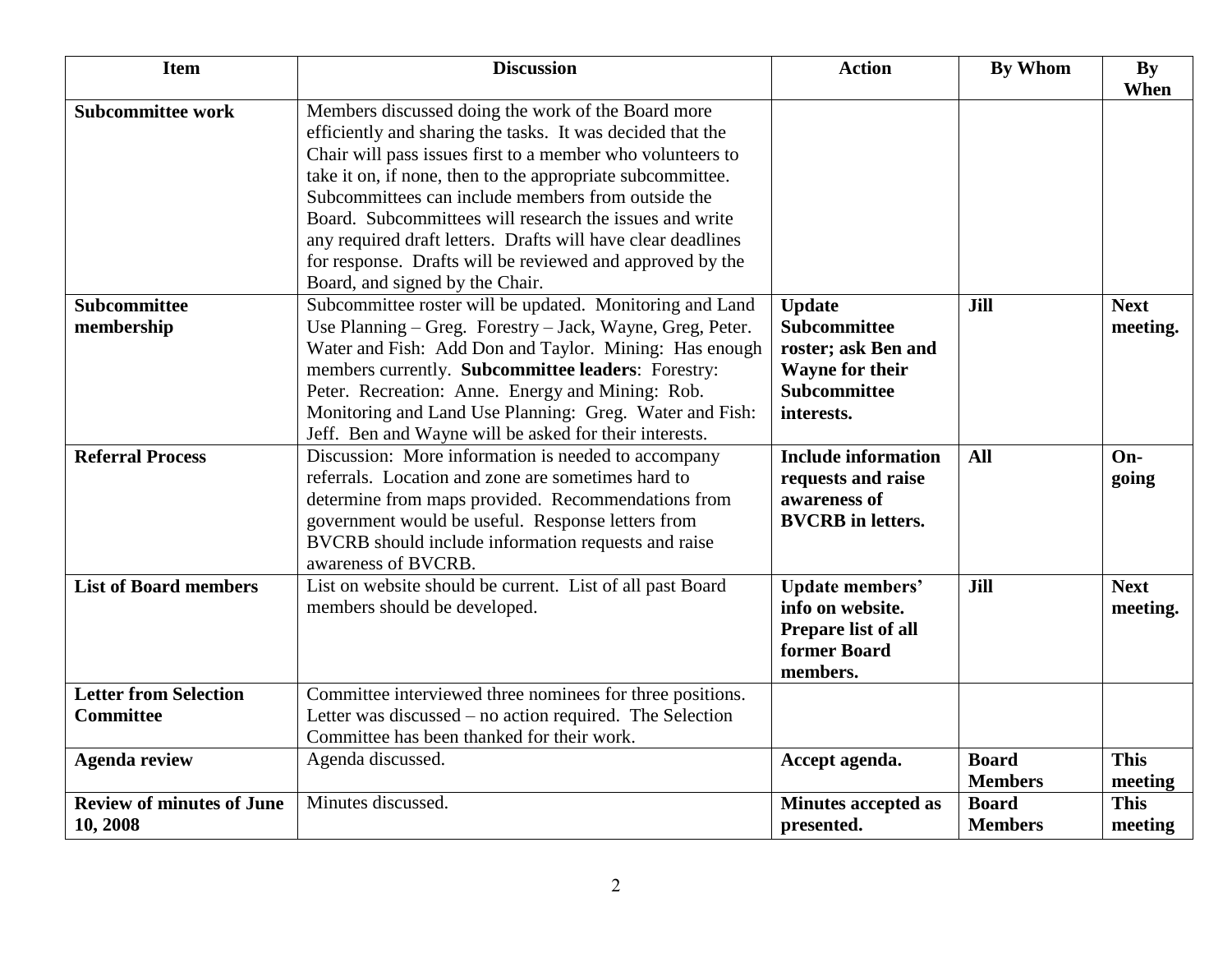| <b>Item</b>                                              | <b>Discussion</b>                                                                                                                                                                                                                                                                                                                                                                                                                                                                                                                                                                                                                                                                                                                                                                                                                                                | <b>Action</b>                                                                                                        | <b>By Whom</b>                            | By<br>When  |
|----------------------------------------------------------|------------------------------------------------------------------------------------------------------------------------------------------------------------------------------------------------------------------------------------------------------------------------------------------------------------------------------------------------------------------------------------------------------------------------------------------------------------------------------------------------------------------------------------------------------------------------------------------------------------------------------------------------------------------------------------------------------------------------------------------------------------------------------------------------------------------------------------------------------------------|----------------------------------------------------------------------------------------------------------------------|-------------------------------------------|-------------|
| <b>Action items from the</b><br>June 10, 2008 minutes    | 1. Mining and Energy Development: Board had decided<br>to wait for the Davidson Project Environmental Assessment.<br>It has now been released. Board needs to talk to a consultant<br>for advice on how to proceed with the review.<br>2. Forestry, Range and Agriculture:<br>Range tenure application in Seymour Range Unit: Draft<br>reply was to be prepared. Not completed; deadline for<br>comment has passed.<br>BC Timber Sales invitation to comment on plans: Plans<br>were to be reviewed. Comments were submitted by Greg,<br>and reply received.<br>3. LWBC Referrals and Land Tenures: A referral was<br>not received following the new e-mail referral distribution<br>procedure. A request that all referrals be sent to BVCRB<br>was submitted.<br>4. Presentation on Telkwa Caribou Herd. Letter sent to<br>George Schultze and reply received. | <b>Talk to Bill Price re:</b><br>reviewing the E.A.                                                                  | <b>Jeff Anderson</b>                      | <b>ASAP</b> |
| <b>Subcommittee</b><br>Reports/Issues/Correspon<br>dence | 1. Mining and Energy Development:<br><b>Thompson Creek (Blue Pearl) EA review process:</b><br>September 22 meeting for invitees - Rob and Dave will<br>attend.<br>September 23 Open public meeting - Greg will attend,<br>and report back to Mining Subcommittee on what the public<br>concerns are. Anne will attend, as member of the general<br>public, not as BVCRB rep.<br>Jeff will contact Bill Price. Max: We should request<br>executive summaries from relevant agencies and groups:<br>MOE, MEMPR, DFO, Blue Pearl, Hudson Bay Mountain<br>neighbourhoods (HBMN.ca). Dave will contact Craig<br>Stewart at MOE. Rob will have contacts as well.                                                                                                                                                                                                       | Attend meetings,<br>contact<br>agencies/individuals,<br>hold Mining and<br><b>Energy</b><br>Subcommittee<br>meeting. | <b>Various</b><br><b>Board</b><br>members | <b>Sept</b> |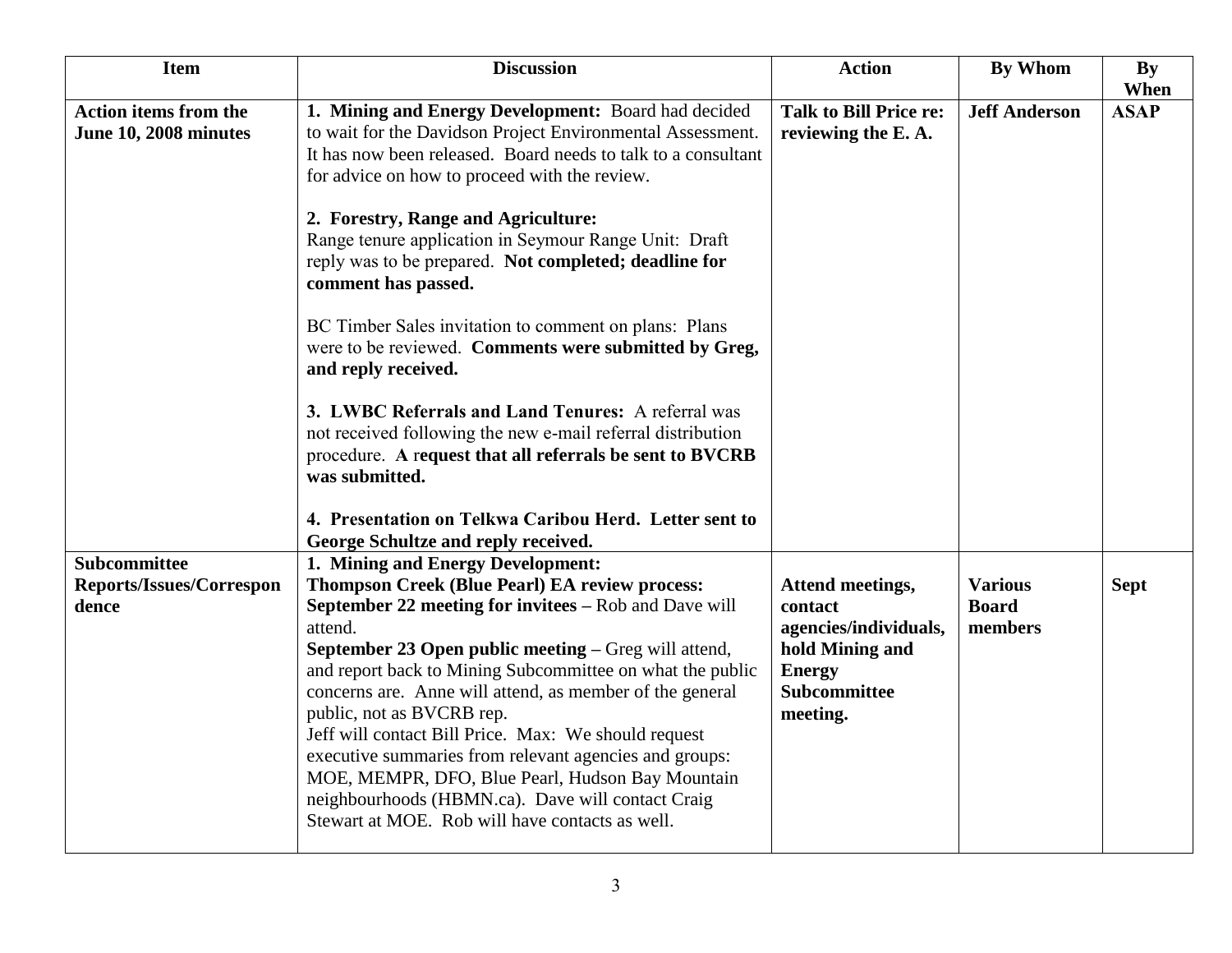| <b>Item</b> | <b>Discussion</b>                                                                                                                                                                                                                                                                                                                                                                                                                         | <b>Action</b>                                                           | <b>By Whom</b>                    | By<br>When                       |
|-------------|-------------------------------------------------------------------------------------------------------------------------------------------------------------------------------------------------------------------------------------------------------------------------------------------------------------------------------------------------------------------------------------------------------------------------------------------|-------------------------------------------------------------------------|-----------------------------------|----------------------------------|
|             | 2. Recreation: RAMP completion: Reply to letter from<br>Dennis McKay to Pat Bell was received. ILMB is now a<br>multi-agency First Nations engagement agency. Discussion:<br>Where do we go now? Max: We should circulate the letter<br>along with the Vold report to recreation user groups, ask for<br>comments, forward to new Minister and the Opposition<br>critic.                                                                  | Prepare response.                                                       | <b>Recreation</b><br>Subcommittee |                                  |
|             | 3. Forestry, Range and Agriculture:<br>Mountain Pine Beetle update – Peter – flight was minor due<br>to cool weather. There is still high activity in Telkwa River<br>area.                                                                                                                                                                                                                                                               |                                                                         |                                   |                                  |
|             | 4. LWBC Referrals and Land Tenures:<br>Petursson referral: Comment letter is fine.<br>Smallwood letter: Members should provide their<br>comments.                                                                                                                                                                                                                                                                                         | <b>Send comments</b><br>regarding<br><b>Smallwood letter to</b><br>Anne | <b>Board</b><br>members           |                                  |
|             | Woodmere Cattle Company referral: Response due Oct.<br>15                                                                                                                                                                                                                                                                                                                                                                                 | Prepare draft<br>response                                               | Dave and<br>Greg                  | <b>Final by</b><br><b>Oct 15</b> |
|             | 5. Water and Fish:<br><b>Angling Use Plan/Quality Waters Strategy</b><br>No action at present. Board will look at the plan when<br>available and comment at that time.                                                                                                                                                                                                                                                                    |                                                                         |                                   |                                  |
|             | 6. Monitoring and Land Use Plans<br>Monitoring the LRMP: Discussion: There was an<br>Implementation and Monitoring Progress Report done by<br>ILMB two years ago. Should the BVCRB be doing further<br>effectiveness monitoring of the LRMP? Perhaps a<br>government/university partnership project researching some<br>aspect of it is possible. There are local contacts with<br>university connections. Perhaps Board should meet with | Prepare draft letter<br>to IAMC                                         | <b>Taylor</b>                     |                                  |